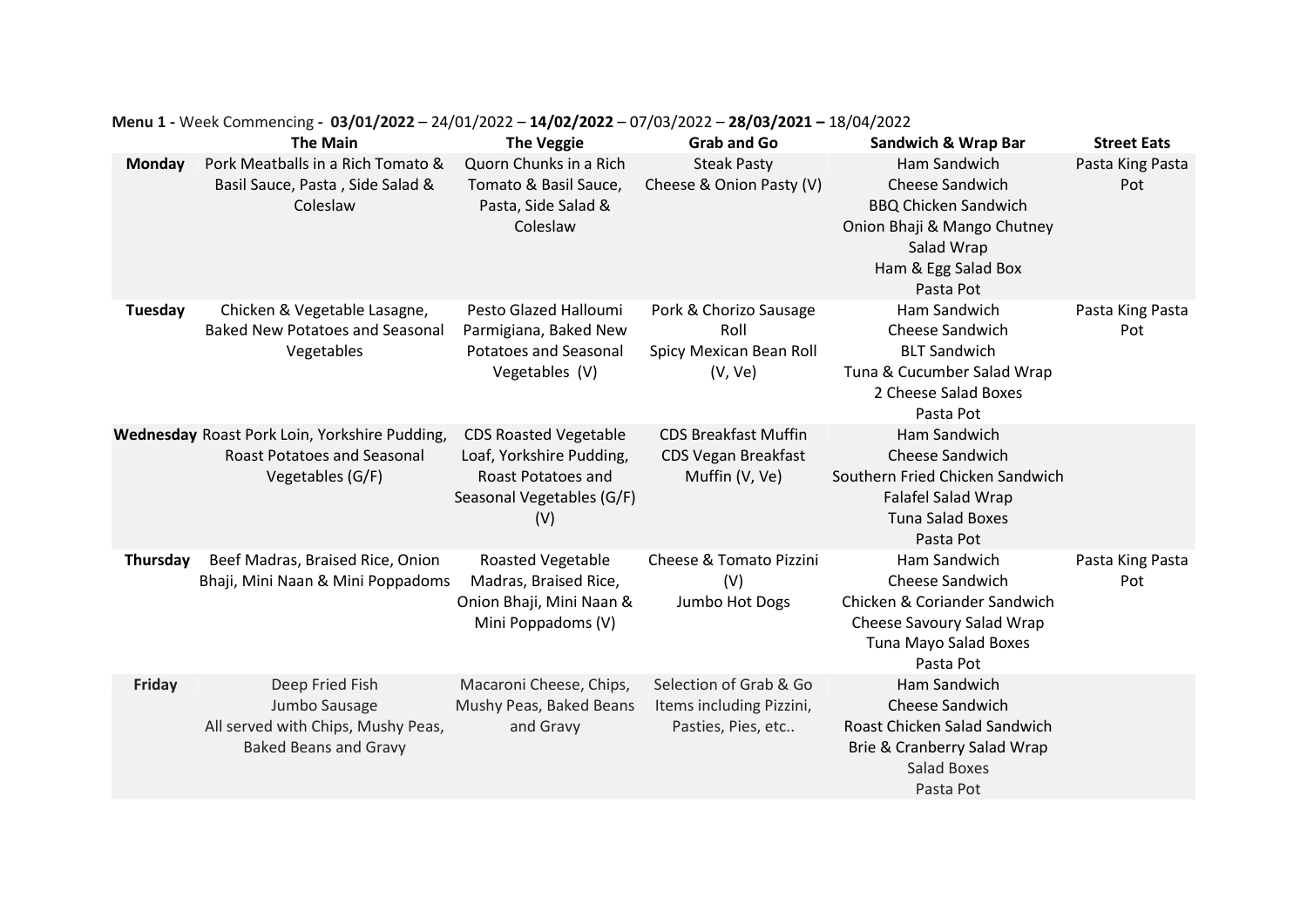|               | <b>The Main</b>                                                                                                            | <b>The Veggie</b>                                                                                                               | <b>Grab and Go</b>                                                       | <b>Sandwich &amp; Wrap Bar</b>                                                                                                                                | <b>Street Eats</b>      |
|---------------|----------------------------------------------------------------------------------------------------------------------------|---------------------------------------------------------------------------------------------------------------------------------|--------------------------------------------------------------------------|---------------------------------------------------------------------------------------------------------------------------------------------------------------|-------------------------|
| Monday        | Chilli Con Carnie Jacket                                                                                                   | Vegetarian Chilli Con                                                                                                           | <b>Steak Pasty</b>                                                       | Ham Sandwich                                                                                                                                                  | Pasta King              |
|               | Side Salad & Coleslaw                                                                                                      | Carne Jacket, Pasta, Side<br>Salad & Coleslaw                                                                                   | Spicy Cauliflower &<br>Chickpea Pasty (V, Ve)                            | Cheese Sandwich<br>Egg, Cress & Mayo Sandwich<br>Southern Fried Chicken Salad Wrap<br>Ham & Egg Salad Box<br>Pasta Pot                                        | Pasta Pot               |
| Tuesday       | Baked BBQ Pork Loin<br>Steak, Baked New<br><b>Potatoes and Seasonal</b><br>Vegetables                                      | Thai Red Curry Glazed<br>Halloumi, Baked New<br><b>Potatoes and Seasonal</b><br>Vegetables (V)                                  | Jumbo Pork Sausage Roll<br>Spicy Mexican Bean Roll<br>(V, Ve)            | Ham Sandwich<br>Cheese Sandwich<br><b>Cheese Savoury Sandwich</b><br>Smoked Salmon & Cream Cheese Wrap<br>2 Cheese Salad Boxes<br>Pasta Pot                   | Pasta King<br>Pasta Pot |
| Wednesday     | Baked Side Of Ham,<br>Yorkshire Pudding, Roast<br><b>Potatoes and Seasonal</b><br>Vegetables (G/F)                         | Roasted Butternut Squash,<br>Pudding, Roast Potatoes<br>and Seasonal Vegetables<br>$(G/F)$ (V)                                  | CDS Chicken Burger<br>Beetroot Tart, Yorkshire CDS Vegan Burger (V, Ve)  | Ham Sandwich<br>Cheese Sandwich<br>Roast Turkey & Cranberry Sandwich<br>Beetroot Humous & Crispy Chick Pea Salad Wrap<br><b>Tuna Salad Boxes</b><br>Pasta Pot |                         |
| Thursday      | Thai Green Chicken Curry,<br>Braised Rice, Onion Bhaji,<br>Mini Naan & Mini<br>Poppadoms                                   | Thai Green Roasted<br>Vegetable Curry, Braised Cheese & Tomato Pizza<br>Rice, Onion Bhaji, Mini<br>Naan & Mini Poppadoms<br>(V) | Salami Pizza Sticks<br>Stick (V)                                         | Ham Sandwich<br><b>Cheese Sandwich</b><br>Chicken Caesar Sandwich<br>Taste & Glory BBQ Tender Salad Wrap<br><b>Poached Salmon Salad Boxes</b><br>Pasta Pot    | Pasta King<br>Pasta Pot |
| <b>Friday</b> | Southern Fried Chicken<br><b>Strips</b><br>Jumbo Sausage<br>All served with Chips,<br>Mushy Peas, Baked Beans<br>and Gravy | Tomato Herb Macaroni,<br>Chips, Mushy Peas, Baked<br>Beans and Gravy                                                            | Selection of Grab & Go<br>Items including Pizzini,<br>Pasties, Pies, etc | Ham Sandwich<br><b>Cheese Sandwich</b><br>Roast Turkey Salad Sandwich<br>Bacon Brie & Grape Salad Wrap<br><b>Salad Boxes</b><br>Pasta Pot                     |                         |

## **Menu 2 -** Week Commencing **- 10/01/2022 –** 31/01/2021 **– 21/02/2021 –** 14/03/2022 **– 04/04/2022 –** 25/04/2022